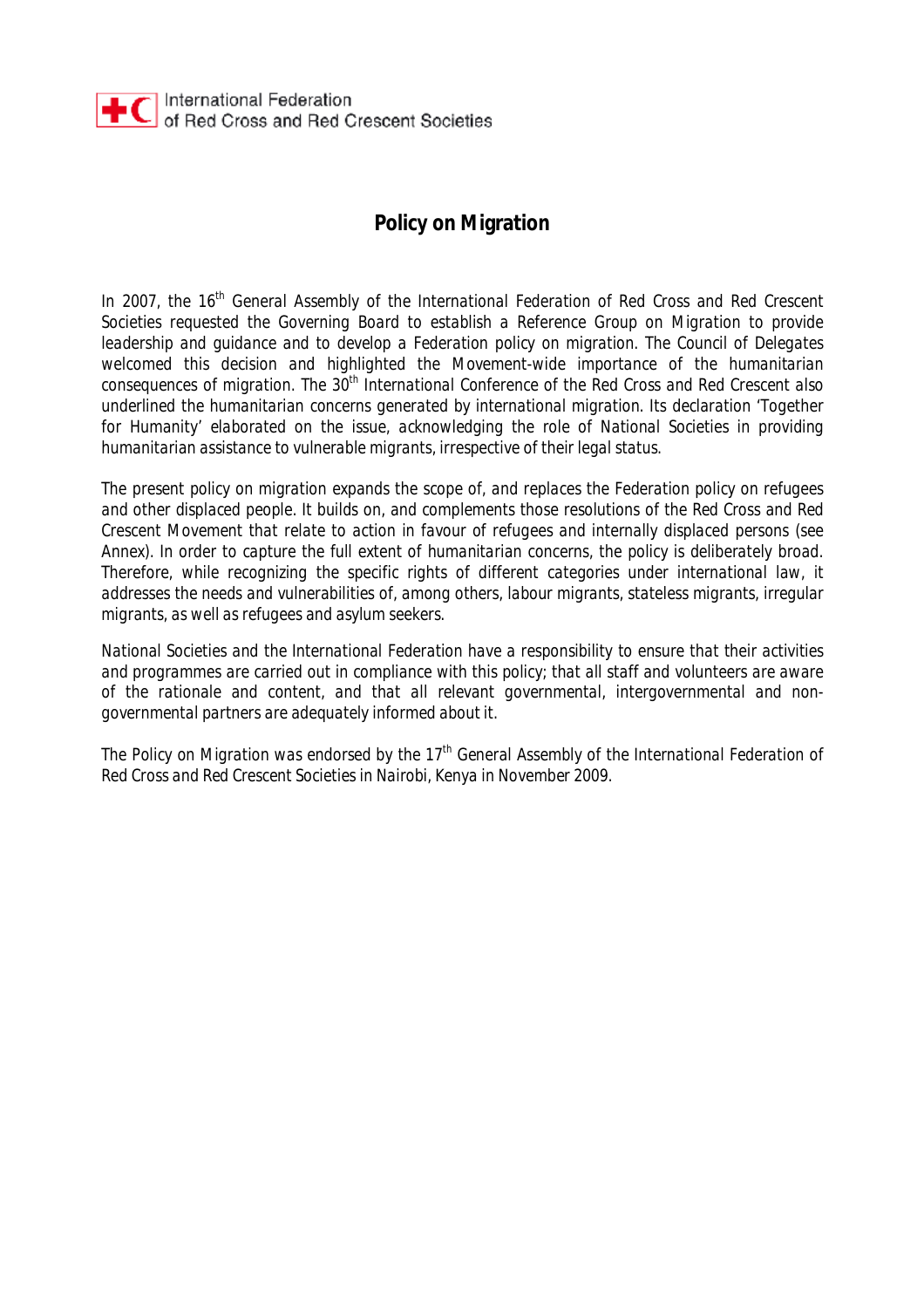### **Introduction**

In engaging in the area of migration, National Red Cross and Red Crescent Societies have the purpose – individually and together with the International Federation and the ICRC – to address the humanitarian concerns of migrants in need throughout their journey. They strive to provide assistance and protection to them, uphold their rights and dignity, empower them in their search for opportunities and sustainable solutions, as well as promote social inclusion and interaction between migrants and host communities.

Working with and for vulnerable migrants is one of the long-standing traditions of the International Red Cross and Red Crescent Movement. It is rooted in its Fundamental Principles and universal character as well as in its volunteer and community basis. However, patterns and issues associated with migration change over time. We should, therefore, continually examine our ways of working with and for migrants to ensure that our action remains strong, coherent, and mindful of crosscutting issues. Our policy on migration is a living policy: It will be reviewed and, if necessary, revised as we evaluate its implementation.

Many migrants succeed in establishing themselves in their new communities, but others – those at the centre of our attention – face difficulties. They may lose the links with their families and communities. Outside their traditional support systems, they often are unable to access health and social services that respect their basic needs and dignity. They may be subject to human trafficking, sexual or labour exploitation. They may be deprived of their liberty and detained, as part of the migration process. Some risk persecution if they return to their countries of origin. Migrants also often face cultural and language barriers, discrimination and exclusion, or even violence. Women and children – especially unaccompanied and separated minors –, traumatised persons, people with physical and mental disabilities, and elderly persons are particularly vulnerable.

The approach of the Movement to migration is strictly humanitarian and based on the recognition of each migrant's individuality and aspirations. It focuses on the needs, vulnerabilities and potentials of migrants, irrespective of their legal status, type, or category.

In order to capture the full extent of humanitarian concerns related to migration, our description of migrants is deliberately broad: Migrants are persons who leave or flee their habitual residence to go to new places – usually abroad – to seek opportunities or safer and better prospects. Migration can be voluntary or involuntary, but most of the time a combination of choices and constraints are involved. Thus, this policy includes, among others, labour migrants, stateless migrants, and migrants deemed irregular by public authorities. It also concerns refugees and asylum seekers, notwithstanding the fact that they constitute a special category under international law.

Migration within one country can lead to situations similar to international migration, especially if the migrants are subject to discrimination. For such situations, many recommendations of this policy will be useful. In other contexts, migration within one country is part of the general labor mobility, for example due to urbanization. In this case, support to migrants will fall under our general humanitarian action.

In contexts where migration is an important subject of domestic politics, there can be considerable pressure on National Societies to collaborate with governmental as well as non-governmental partners that have political rather than humanitarian objectives. The best way for National Societies to avoid or resist such pressure is to demonstrate that their work is based on an independent understanding of the migrants' own needs and interests, and rooted in the Movement's Fundamental Principles.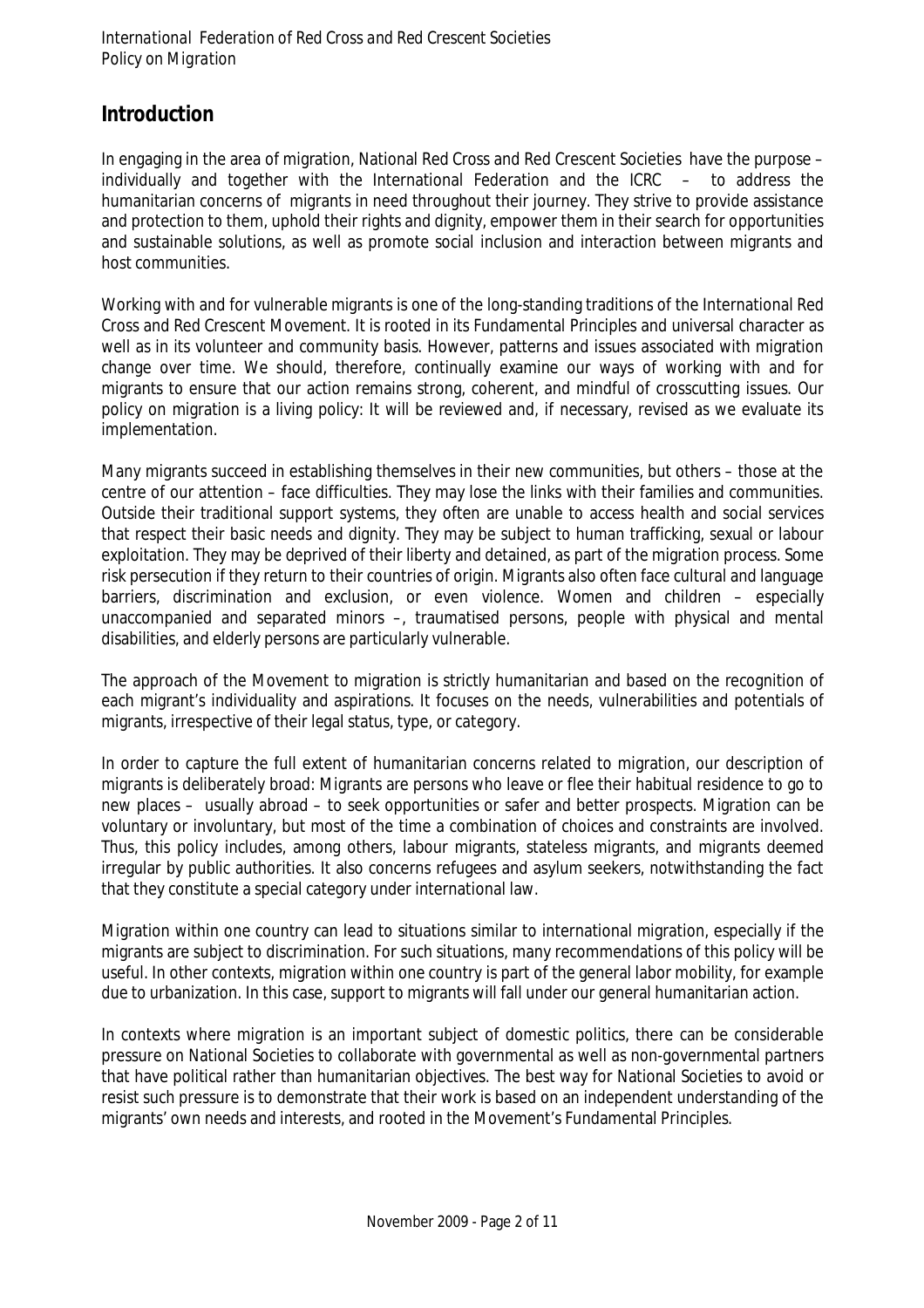# **Policy Principles**

Each National Society and the International Federation shall take into account and adopt the following approach on migration:

#### **1. Focus on the Needs and Vulnerabilities of Migrants**

*The International Red Cross and Red Crescent Movement strives to adopt an integrated and impartial approach, combining immediate action for migrants in urgent need with longer-term assistance and empowerment. It is therefore important that National Societies be permitted to work with and for all migrants, without discrimination and irrespective of their legal status.* 

#### **2. Include Migrants in Humanitarian Programming**

*National Societies can opt for different approaches in assisting and protecting migrants. Some focus on migrants through special, targeted programmes or projects; others include migrants in their general humanitarian action, addressing the needs and vulnerabilities of the population in its diversity. Both approaches require sustained efforts by National Societies to guarantee impartiality and nondiscrimination, taking into account the humanitarian needs of the host population.* 

#### **3. Support the Aspirations of Migrants**

*Migrants have a legitimate claim to hope and opportunities to achieve their potential. They are also an important social, economic and cultural factor. Their skills, experience, and resilience can be a valuable contribution to their host communities. National Societies will consider migrants' own needs and interests, and support their social inclusion, integration, and their aspirations.* 

#### **4. Recognize the Rights of Migrants**

*National Societies provide assistance and protection to migrants, irrespective of their legal status. Yet,*  the degree to which migrants are able to enjoy their rights is an important factor in assessing their vulnerability. By working with migrants to ensure that their rights are respected - including the right to *the determination of their legal status – National Societies will also promote their social inclusion and their aspirations.* 

#### **5. Link Assistance, Protection and Humanitarian Advocacy for Migrants**

*Assistance to migrants goes hand in hand with efforts to protect them against abuse, exploitation, and the denial of rights. In making these efforts National Societies will respect the migrants' own interest, and the imperative of doing them no harm. To enable migrants to overcome abuses and pressures, National Societies can provide legal advice, refer them to other relevant and competent organisations or entities, or undertake discreet or public forms of humanitarian advocacy.* 

#### **6. Build Partnerships for Migrants**

*The humanitarian challenges of migration reach across borders, regions, and cultures. There is a Movement-wide responsibility for capacity-building, mutual support and coordination. Regional cooperation among National Societies is equally essential. In working with external partners on migration, a common and principled approach of the Movement is indispensable.*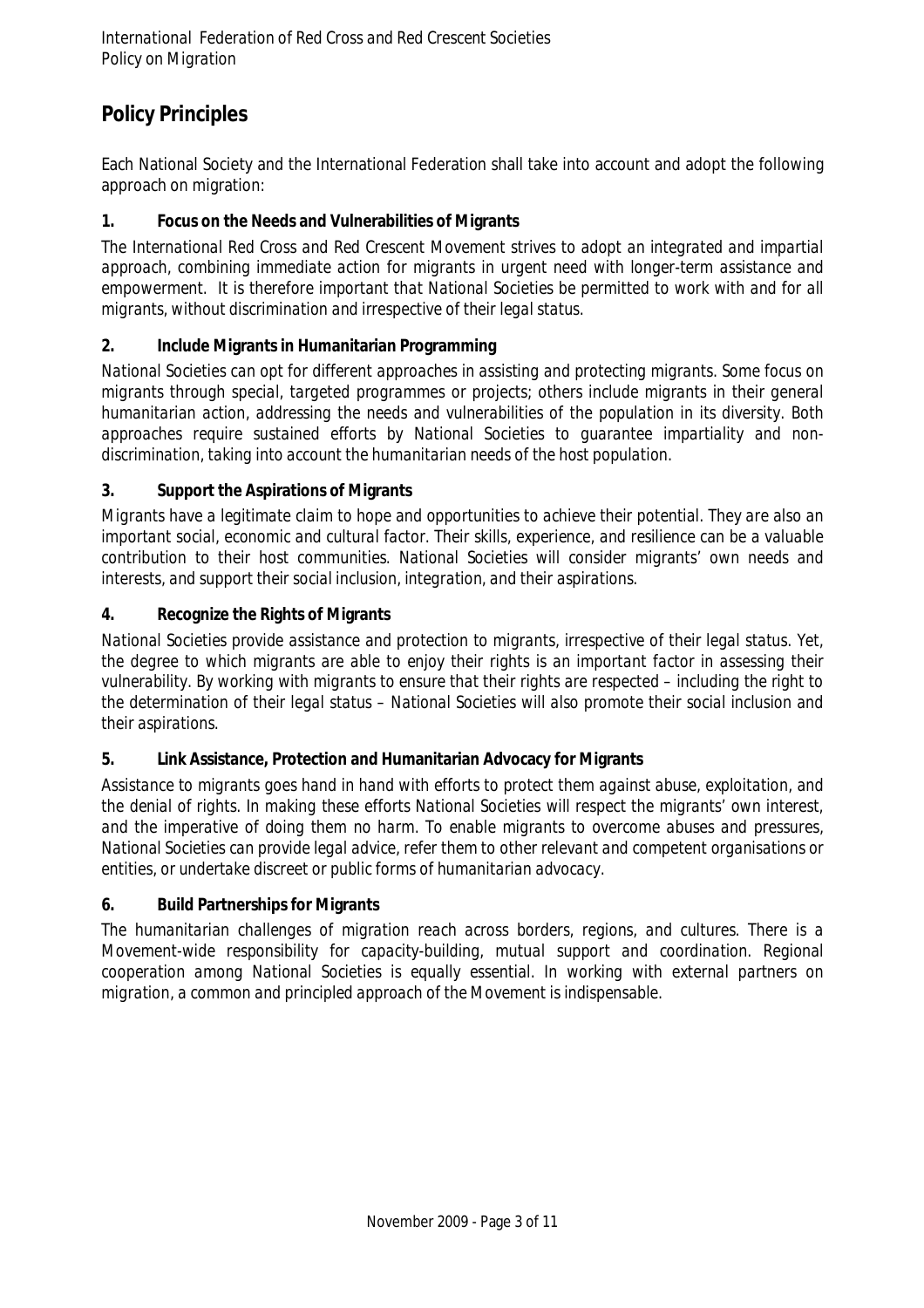#### **7. Work Along the Migratory Trails**

The Movement is in a unique position to help bridge the gaps of assistance and protection for migrants. *National Societies in countries along the migratory trails will work together to optimise their humanitarian action, including the restoration of family links. This requires a focus on situations and conditions in which migrants all along their journey are especially susceptible to risks. National Societies may sensitize potential migrants about risks of migration, but must not seek to encourage, prevent or dissuade migration.* 

#### **8. Assist Migrants in Return**

Return to the place of origin is not the necessary end or solution of migration. Migrants may prefer to *stay where they are, for an extended period or permanently. While providing counselling and informing migrants about their options, National Societies cannot and shall not decide what solution is the best, and must at all times maintain their impartiality, neutrality and independence. When migrants do return they face particular challenges; to assist and protect them, cooperation and agreement between National Societies in countries of destination and return is essential.* 

#### **9. Respond to the Displacement of Populations**

*Armed conflicts and violence, natural or man-made disasters, but also development or relocation schemes can force populations to leave their homes, leading to accelerated and collective, even massive movements. The displaced populations might seek assistance and protection within their own country, or might find refuge across international borders. Displacement of populations and migration of individuals and groups are distinct but often interrelated phenomena; where they are interrelated, National Societies will strive for a coordinated action that covers both, the displaced and the migrants.* 

#### **10. Alleviate Migratory Pressures on Communities of Origin**

*Migratory pressures on communities of origin can be related to social and economic distress; they can be linked to environmental degradation as well as natural or man-made hazards; and they can be due to persecution, armed conflict, and violence. By supporting disaster preparedness and building resilience at community level, National Societies contribute to alleviating pressures that can induce people to migrate against their will and desire.*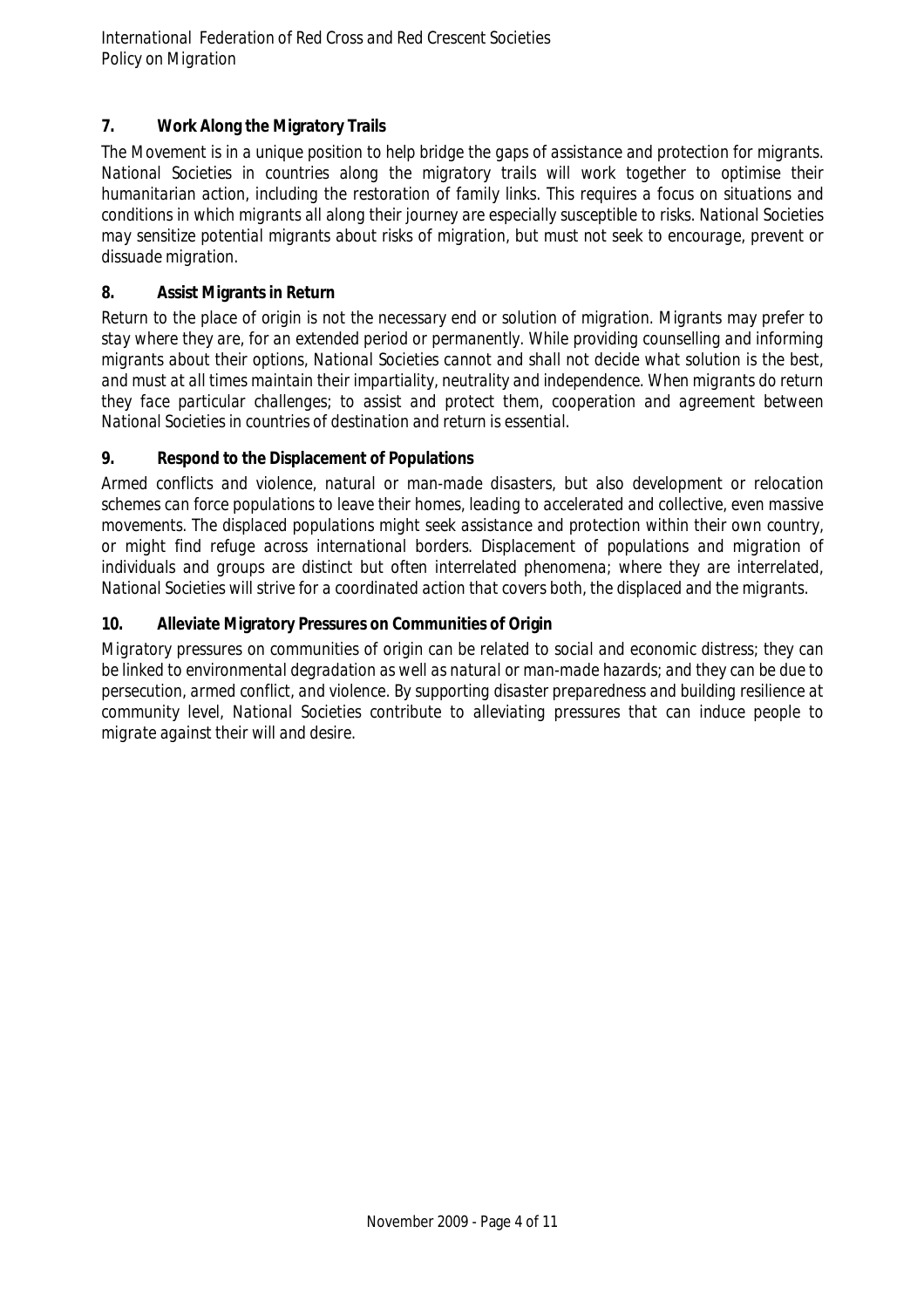# **Policy Guidance**

**1. Focusing on the Needs and Vulnerabilities of Migrants** 

1.1. The primary focus should always be on migrants whose survival, dignity, or physical and mental health is under immediate threat. Equally important are efforts to reduce the vulnerability of migrants, protect them against abuses, exploitation and the denial of rights, as well as to empower them to seek opportunities and sustainable solutions.

Ø National Societies shall strive to combine their immediate response to the needs of migrants with programmes designed to reduce their vulnerabilities, and to protect and empower them.

1.2. The degree to which migrants have access to assistance, services and legal support is a key criterion in assessing their vulnerability. Those who lack access are especially susceptible to risks.

Ø National Societies shall undertake sustained efforts to ensure that migrants have access to humanitarian assistance, essential services, and legal support. They shall strive to obtain effective and unconditional access to all migrants, irrespective of their legal status.

1.3. Migrants often face difficulties in obtaining permits to transit through countries, or to stay and work abroad. Many try to pass borders illegally, or they go into hiding from authorities when failing to legalize their status. At the same time, governments are increasingly implementing policies to curb irregular migration. To do so is the prerogative of governments as long as they act within accepted international standards. However, such policies tend to increase the vulnerability of irregular migrants, as they face obstacles in obtaining basic assistance and essential services.

Ø National Societies shall take into account the needs and vulnerabilities of irregular migrants. To the extent possible, they shall take steps to respond to their needs, either through direct assistance, or referral, or humanitarian advocacy efforts.

1.4. The age and gender of migrants have an influence on their susceptibility to risks, as do other factors, such as their state of health, disabilities, national or ethnic origin, and cultural background.

Ø National Societies shall pay special attention to age, gender, and other factors of diversity that increase the vulnerability of migrants.

1.5. When collecting data on migrants, National Societies do so for the purpose of humanitarian assessment, planning and response. However, third parties might want to use the data for purposes that run counter to humanitarian principles, such as discriminatory policies.

- Ø National Societies should recognize that third parties might misuse information that they collect on migrants. Within the limits of national law, they shall ensure that the information remains within the humanitarian domain.
- **2. Including Migrants in Humanitarian Programming**

2.1. National Societies may choose to set up programmes that are specifically designed to address the needs and vulnerabilities of migrants. Programming should be based on vulnerability and capacity assessments using participatory approaches. If National Societies set up such programmes, it is crucial that they ensure transparency and avoid creating barriers between migrants and the general population.

Ø When conducting programmes with a special focus on migrants, National Societies shall strive to integrate these programmes within their overall strategy for a general and nondiscriminatory humanitarian response.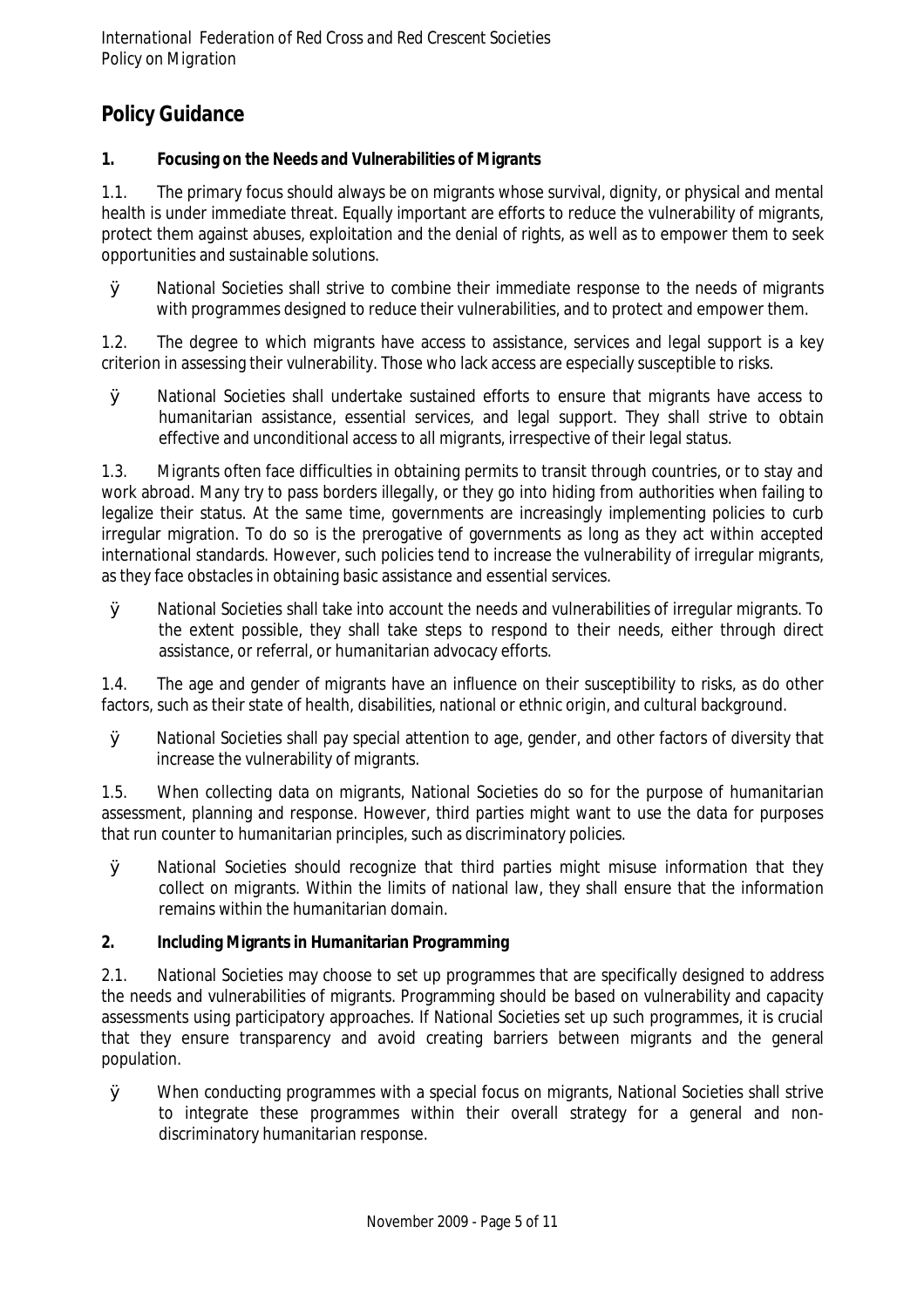2.2. Alternatively, National Societies may choose to include migrants in their general humanitarian action. In this case, they may come under pressure to give preferential treatment to local communities, and might run the risk of overlooking the specific situation of migrants. In crises or emergencies, third parties might prevent migrants from receiving assistance.

- Ø National Societies shall take pre-emptive measures to ensure that migrants are included in general humanitarian action through a careful diversity approach, especially in times of crises and emergencies.
- **3. Supporting the Aspirations of Migrants**

3.1. Host communities can benefit from non-material values that come with migration, such as migrants' skills, experience and resilience, as well as cultural diversity. Moreover, many countries depend on migrants as part of their labour force. In turn, countries of origin may benefit from remittances transferred home by migrants. Yet, in spite of these benefits of migration, migrants often face suspicion, or even hostility and xenophobia.

Ø By underlining the benefits that migrants bring to host communities and countries of origin, National Societies can help overcome barriers of exclusion and discrimination and reduce the potential for community tensions.

3.2. Public authorities, other institutions, and the general public may have assumptions about migrants that differ from what the migrants themselves see as their interests, needs and capabilities. Equally, migrants can have misperceptions or misunderstandings regarding the laws, customs and conditions in their host country. National Societies can reduce these gaps by promoting the participation of migrants in decisions that have an impact on their lives.

Ø To the extent possible, National Societies shall involve migrants in participatory processes within their host communities. This will help ensure a response to their needs and aspirations that is mutually acceptable and beneficial.

3.3. Linguistic and cultural barriers can prevent migrants from representing their own needs, interests and aspirations effectively. They also might misunderstand the role of the International Red Cross and Red Crescent Movement in their host country, and mistrust its national staff. By adopting policies to ensure the diversity of their staff and volunteers, National Societies can overcome such barriers and support social inclusion.

- Ø To the extent possible, National Societies shall integrate members of migrant communities as staff and volunteers into their ranks.
- **4. Recognizing the Rights of Migrants**

4.1. Legal considerations are an essential element in determining the vulnerability of migrants, and in securing adequate access for them to assistance and services. Moreover, legal considerations are important when designing strategies to empower migrants and support them in establishing realistic and positive prospects for themselves.

Ø National Societies shall develop a thorough understanding of migrants' rights as a key element for responding to the vulnerabilities of migrants, and for their empowerment.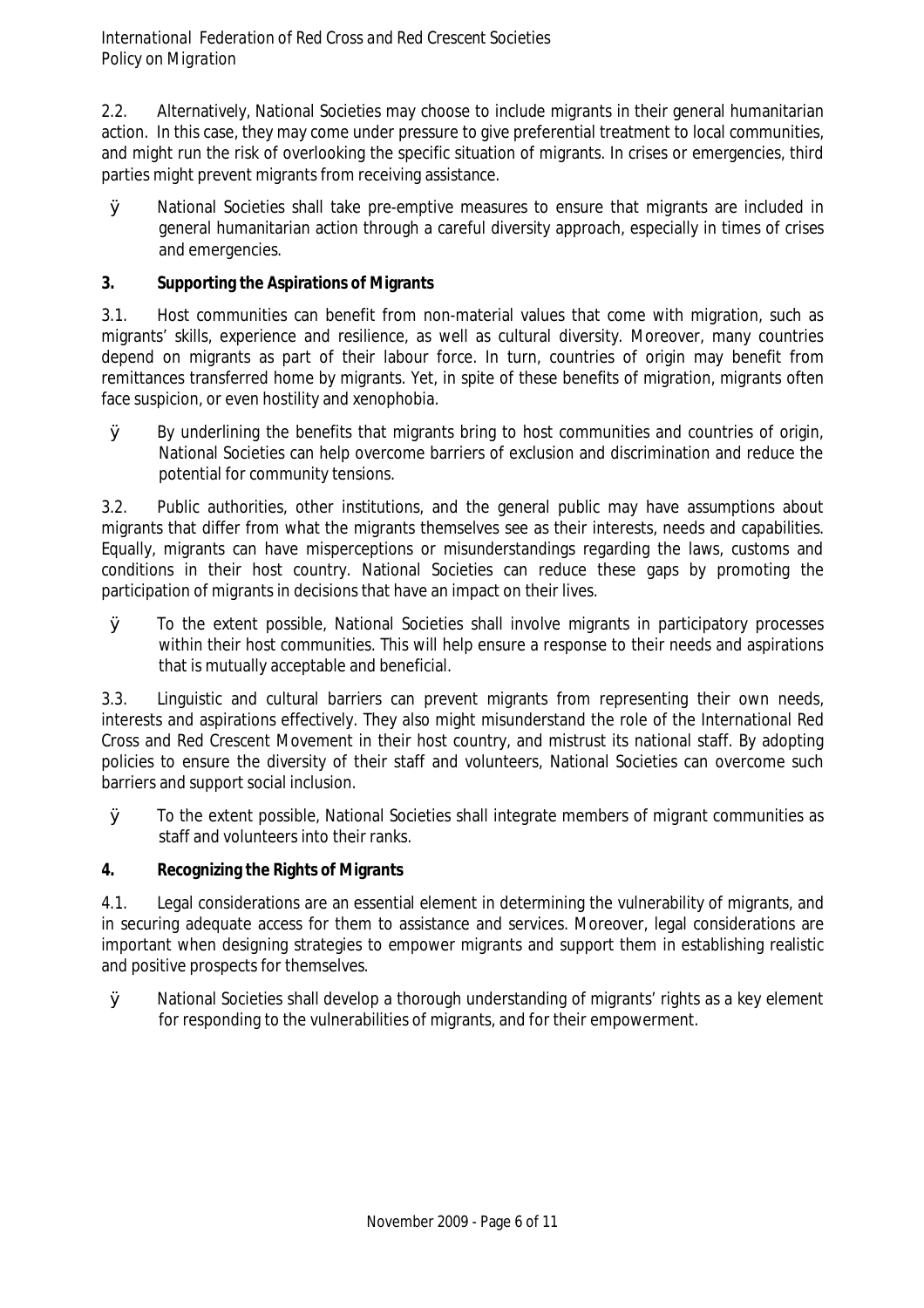4.2. No migrant is without rights. National legislation is a source of these rights, but it falls under the overall framework of international bodies of law: (a) international human rights law, which defines the rights of all human beings; (b) international humanitarian law, which protects, among others, civilians in situations of armed conflict, including migrants; (c) international refugee law, which sets out the specific rights of asylum seekers and refugees as a distinct legal category. All three bodies of law include or recognize the principle of *non-refoulement*, which prohibits the expulsion or removal of persons to countries where there are reasons to believe they will be subjected to persecution, torture or other forms of cruel, inhumane or degrading treatment, or to arbitrary deprivation of life.

Ø In their work with and for migrants, National Societies shall respect the relevant national and international law. They also have a role in promoting the rights of migrants and sensitizing partners, counterparts and the public to the principle that no migrant is without rights, regardless of his or her legal status.

4.3. States have the right to regulate migration in their domestic legislation and through administrative policies and practices. At the same time, they are required to respect, protect, and fulfil the rights of migrants. This obligation includes measures to safeguard access to the asylum system, as well as action against discriminatory and exploitative practices, such as the exclusion of migrants from services and assistance responding to their basic needs. It may also concern governments whose migrant citizens abroad, or diasporas, are discriminated against or exploited.

- Ø If necessary and appropriate, National Societies shall remind or call upon public authorities to take action against discrimination and exploitation of migrants.
- **5. Linking Assistance, Protection and Humanitarian Advocacy for Migrants**

5.1. Protection is a crosscutting concern. When National Societies encounter situations where migrants are at risk, there is a range of measures that can contribute to their protection. These include direct assistance, legal advice, referrals to relevant organisations, and different forms of advocacy. In order to identify the adequate measures, it is important for National Societies to understand and analyse the various risk factors.

Ø In their efforts to protect migrants, National Societies shall take care to choose those measures that they are best suited to undertake. They will ensure that these measures do no harm and maximize the benefits to migrants.

5.2. There are circumstances that expose migrants to heightened and acute risks to their physical integrity and well-being. This is the case when they are subject to *refoulement*, sexual and labour exploitation, and human trafficking. It may also be the case when migrants are in the hands of people smugglers. National Societies encountering such cases may require special support and guidance from the International Federation or the ICRC which will assist them to develop their capability to respond.

Ø The International Federation and the ICRC shall provide guidelines and advice to National Societies working in situations of heightened and acute risks to migrants.

5.3. An increasing number of migrants are unaccompanied minors or minors separated from their families. Without family links or appropriate care arrangements, they are at high risk of abuse and exploitation. Their rights may be violated, and their prospects for a secure and productive future are often dim. These minors are of special concern to the Movement.

Ø National Societies shall cooperate and engage in the protection of unaccompanied and separated minor migrants, including through efforts to restore their family links. To the best of their capacities, they shall support them in building a viable future for themselves.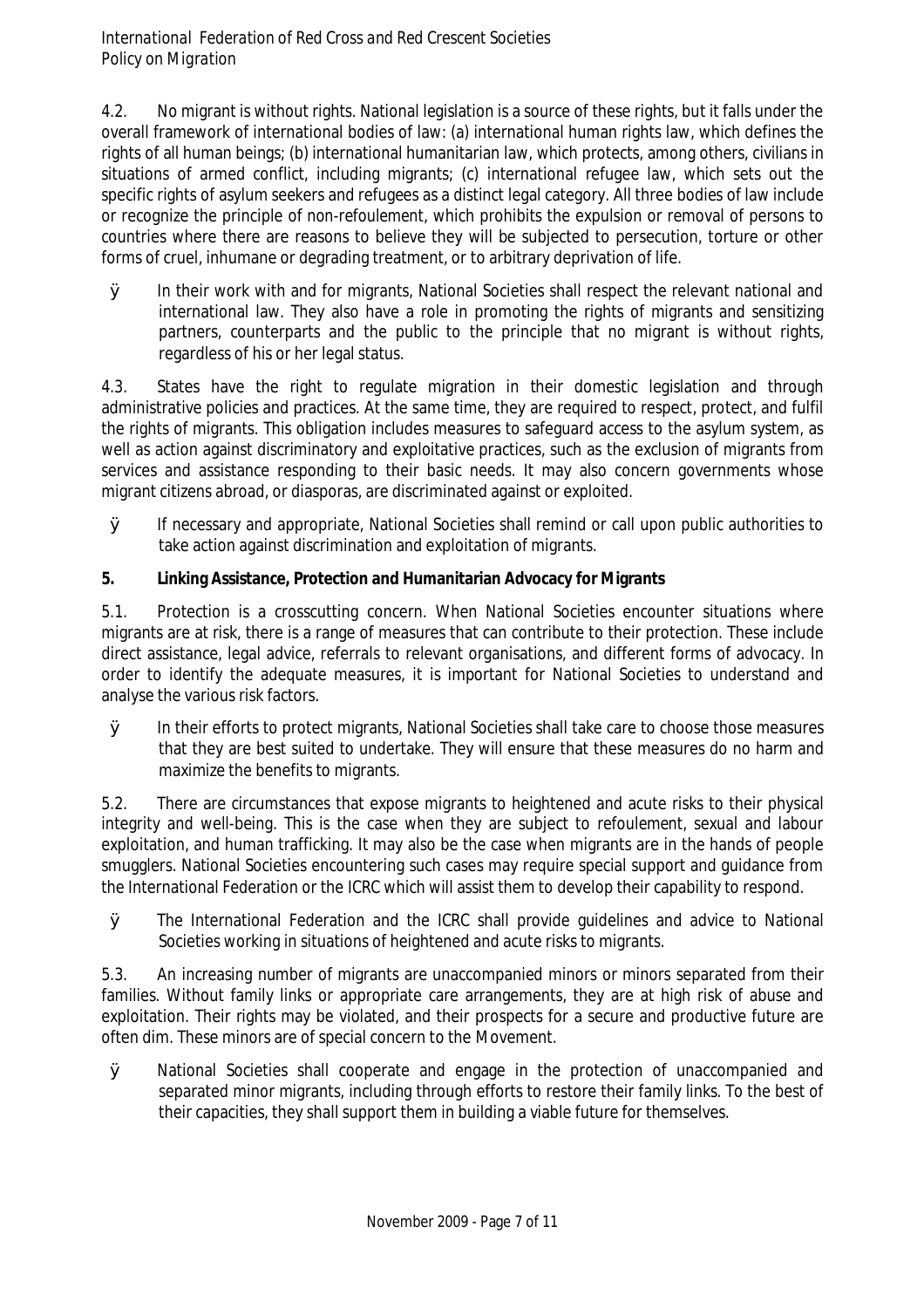5.4. Migrants who are detained in the course of the migratory process may be exposed to heightened risks. Under certain circumstances and conditions, National Societies may contribute to improving their treatment and conditions of detention. However, National Societies should ensure that their work for migrants in detention is carried out in the migrants' interest, and thus does no harm.

Ø National Societies choosing to initiate activities for detained migrants, such as the provision of specific services or monitoring of detention conditions, shall follow guidelines developed for this purpose under the lead of the ICRC.

5.5. The National Society of the country hosting migrants is usually in a privileged position to conduct advocacy on their behalf. Humanitarian advocacy can take the form of discreet interventions with authorities or private parties; or of public statements, messages, or campaigns. Whatever form it takes, it should always be carefully targeted and reflect the concrete situation of those on whose behalf it speaks.

Ø National Societies shall base their advocacy on behalf of migrants on concrete experience that they, or other components of the Movement, have gained in working with and for the migrants of concern.

5.6. A National Society may need other National Societies or external partners, to support its advocacy on behalf of migrants in its country. The International Federation plays an important role in supporting such advocacy interventions and in carrying out advocacy activities on migration at the global level.

- Ø National Societies can call on other National Societies, the International Federation or external partners to support their advocacy on behalf of migrants. Where several components of the Movement are concerned by a common migration issue, a coordinated approach on advocacy is essential.
- **6. Building Partnerships for Migrants**

6.1. Several components of the Movement may be present in a country where a National Society is providing assistance and protection for migrants. Even where only one National Society is present, work on migration issues usually implies cross-border and inter-regional relations with other National Societies. It is important to make good use of Movement-wide networks and platforms to optimise National Societies' action on migration.

Ø In undertaking their assistance and protection efforts on behalf of migrants, National Societies, the International Federation, and the ICRC shall make use of available Movement mechanisms to build partnerships and seek consent among each other.

6.2. For a coherent global response to the humanitarian consequences of migration, National Societies require adequate capacities, in terms of dedicated expertise, staffing, structures, and other resources.

 $\varnothing$  A global and effective system of support and partnership, specifically dedicated to migration issues, should be built under the lead of the International Federation to support capacities of National Societies on migration.

6.3. Governments increasingly coordinate their national migration policies at a regional level. The humanitarian aspects of regional policies are of direct concern to National Societies, and often require coordination within regional groups. However, regional policies have an inter-regional and global humanitarian impact. Consequently, regional cooperation of National Societies requires that they also consult and cooperate with National Societies beyond their region, in line with the universal character of the Movement.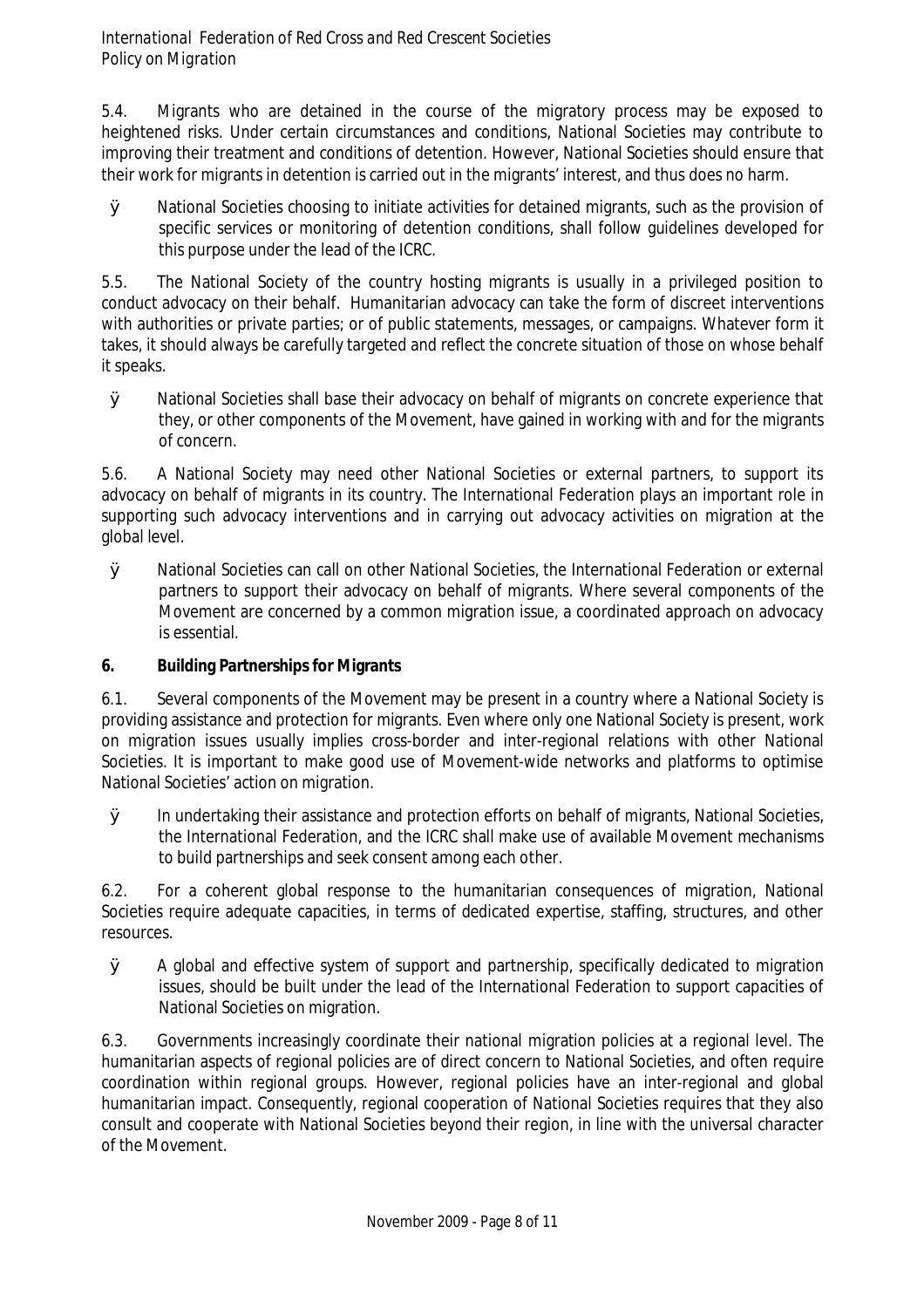Ø Regional groups of National Societies working together on migration shall consult and cooperate with National Societies beyond their region, in order to share relevant inter-regional and global humanitarian concerns.

6.4. Domestic institutions as well as international organizations may have mandates to assist and protect specific categories of migrants in a country or region. It is important for National Societies to design a strategy by which, within their capacities, they add value to the overall response, while acting within humanitarian principles and maintaining their independence.

- Ø National Societies shall take into account the roles and mandates of other organizations or institutions that provide assistance and protection to migrants. When working together with them, National Societies shall respect Movement policies and principles concerning external cooperation.
- **7. Working Along the Migratory Trails**

7.1. Understanding the conditions all along migratory trails is important to ensure assistance and protection for migrants where they are most in need and at risk. Therefore, National Societies need to collect and exchange information, and establish an integrated picture of the conditions of migrants as they move.

Ø National Societies along migratory trails shall strive to exchange information about the conditions and risks for migrants in the countries concerned, and to integrate the information to facilitate the assessment of their needs and vulnerabilities.

7.2. Work with migrants in transit is a challenge for National Societies, as these migrants tend to be particularly vulnerable to abuses and exploitation. Their very survival can be at stake. As these migrants are transient, it is critical for National Societies to assess their needs and take effective humanitarian action.

 $\varnothing$  It is a priority for the International Federation to strengthen the capacities of National Societies to work with migrants in transit. National Societies in countries of transit shall identify their requirements for support.

7.3. Support in establishing community linkages is part of National Societies' overall engagement in promoting the social inclusion and integration of migrants. Isolation and the lack of community linkages increase their vulnerability. The links of migrants with their families and communities at home are often weakened and sometimes entirely lost. The worldwide family links network of National Societies and the ICRC is often the last resort for restoring family links between the migrants and their families.

 $\varnothing$  It shall be a priority for National Societies, in working together, as well as with the ICRC, to take action for restoring the family links of migrants.

7.4. In some cases, migrants enter countries without presenting themselves at official border crossings. As public authorities have intensified their efforts to prevent such irregular migration, migrants of different origins and profiles are often detained in groups. They tend to be treated as part of a clandestine or irregular 'mixed group', rather than as individuals with specific needs, vulnerabilities and rights, including the right to seek asylum.

Ø National Societies shall recognize and support the right of each member of mixed migrant groups to be considered on an individual basis. They should strive to assist each of them in seeking the opportunity to assert their individual claims through adequate procedures.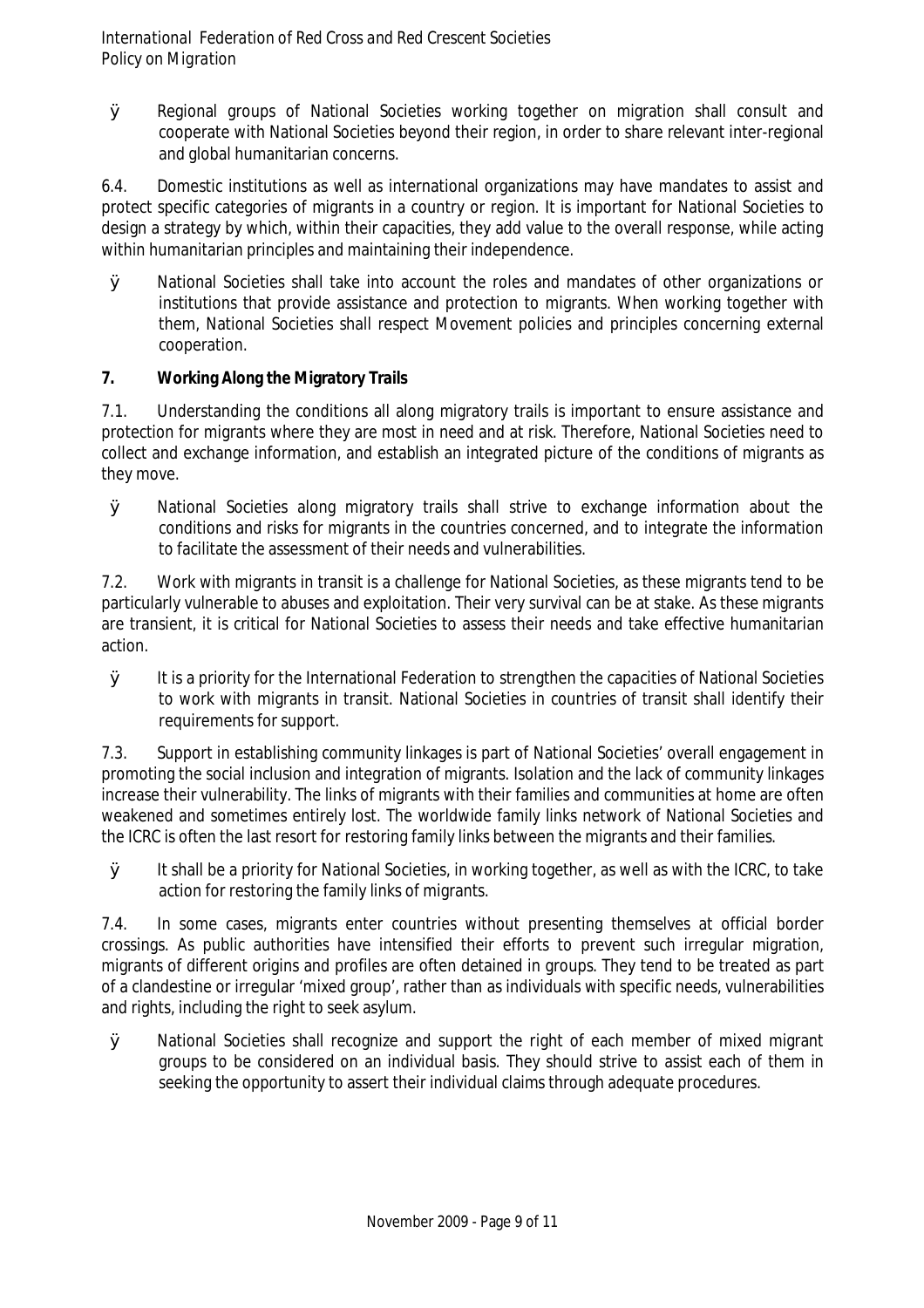7.5. People deciding to migrate in search of safety and new places to live and work need to know about the risks of migration, which for irregular migrants can be life threatening. Migrants' hopes for opportunities abroad may also be inflated and unrealistic. Raising the awareness of potential migrants about the risks of migration, and of conditions in countries of destination, can prevent human suffering. However, many migrants may have no choice but to travel by irregular means. As a matter of principle, National Societies must not seek to prevent migration: Whether to migrate or not is a personal decision. It is also important that National Societies avoid the perception that they are acting under governmental policies to encourage, prevent or dissuade migration.

- Ø National Societies may raise the awareness of potential migrants concerning the risks of migration, particularly irregular migration. However, they must avoid becoming instruments of governmental policies, aimed at preventing migration as a whole.
- **8. Assisting Migrants in Return**

8.1. Returning migrants will often face challenges, particularly in terms of their reintegration – but they also can contribute to the development of countries of return. When working with and for them, National Societies are only concerned with the returnees' own needs and interests. At all times, they must maintain their impartiality, neutrality and independence. National Societies in countries of destination and return should cooperate, both in preparation of returns, and in receiving the returnees. Activities by National Societies may include pre-departure counselling and support as well as reintegration assistance and monitoring of conditions after return.

Ø Assistance and protection for returning migrants, before and after their return, shall be based on the agreement of the returnee. Cooperation between National Societies in countries of departure and countries of return is essential, and may include formal partnership agreements for the benefit of returnees.

8.2. It is within the prerogative of States to regulate the presence of migrants, and if they are deemed irregular, to expel or deport them. However, governments must ensure that such coercive acts are executed in due respect of international law, including the principle of *non-refoulement*. National Societies are under no obligation, as auxiliaries to public authorities or otherwise, to have a role in coercive acts or migration control. In fact, their direct participation may endanger the neutrality and humanitarian identity of the Movement.

- Ø National Societies shall avoid participation in expulsions or deportations of migrants. However, with the prior consent of both, those who will be forcibly removed and the National Society in the country of return, they may respond to humanitarian needs. In such cases, stringent programming conditions must be respected.
- **9. Responding to the Displacement of Populations**

9.1. Situations of displacement of populations are often linked to migration. People in displacement may not be in a position to return or to stay where they have sought refuge. Thus, they may take the path of migration to reconstruct their lives elsewhere. For both, displaced populations and migrants, National Societies play an essential humanitarian role. This can involve individual action as well as action in partnership with the ICRC, the International Federation, or other National Societies. It is important to adopt a coordinated approach that considers displacement of populations and migration as challenges that are distinct but interrelated.

Ø Requirements for the response to situations of displacement of populations are different from those related to migration. However, all components of the Movement, as the contexts require, shall strive for a coordinated action that covers both, displaced populations and migrants.